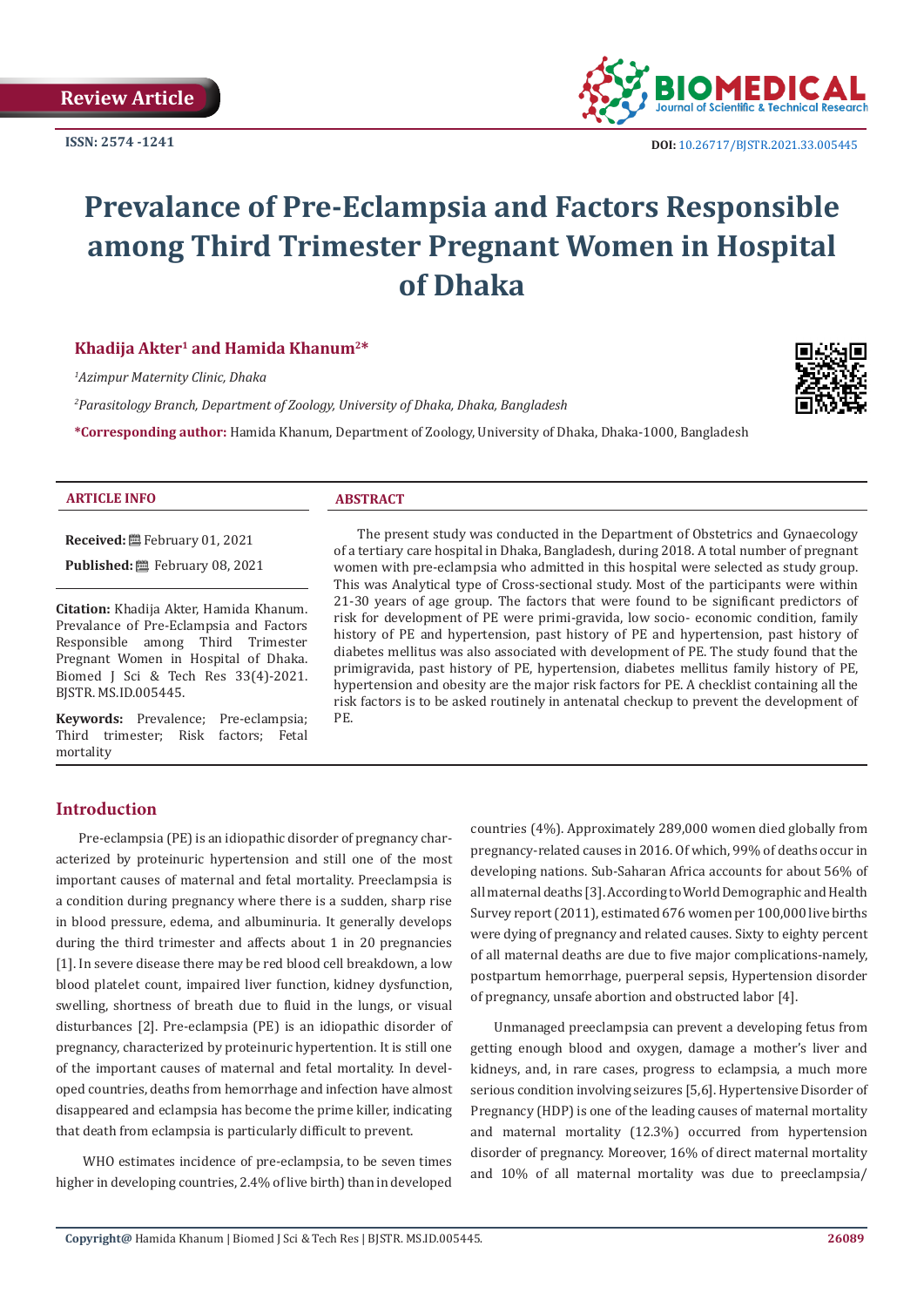eclampsia. It is alarming that the rate of preeclampsia has increased in worldwide especially in developed countries by 40% between 1990 and 1999 due to an increase in number of older mothers and multiple births, increase the risk of preeclampsia [7].

Risk factors for pre-eclampsia include obesity, prior hypertension, older age, and diabetes mellitus. The underlying mechanism involves abnormal formation of blood vessels in the placenta amongst other factors. Most cases are diagnosed before delivery [8]. While historically both high blood pressure and protein in the urine were required to make the diagnosis [8]. The Bangladesh Maternal Mortality Survey (BMMS, 2010) revealed that eclampsia is the second most common direct cause of maternal death in Bangladesh followed by post-partum hemorrhage (PPH); it is responsible for about 20 percent of all maternal deaths. Among the 5,000 to 6,000 maternal deaths each year in Bangladesh, 1,000 to 1,200 are due to eclampsia. The findings indicated that family planning, by decreasing the likelihood of pregnancy after age 35 and parity four can help reduce the proportion of women at risk of maternal mortality [9].

# **Maternal Mortality in Rural Bangladesh**

Oral iron intake is the treatment of choice and almost all pregnant women can be treated effectively with oral iron preparation during their pregnancy period. The previously presented evidence also strongly suggested that yearly check-ups for women with previous GDM were inevitably important. Maine and Rosenfield (1985) reviewed the available options and propose a strategy based on improving the availability and quality of medical treatment of obstetric complications. Substantial reductions in maternal deaths would be possible in a relatively short period of time if this strategy were embraced. In year 2005, Sibai et al. [10] investigated about the development of eclampsia that is associated with increased risk of adverse outcome for both mother and fetus, particularly in the developing nations.

Pre-eclampsia occurs when a woman experiences a rapid elevation of blood pressure to > 140/90 mmHg (hypertension) and increased levels of protein in the urine (significant proteinuria >0.3g/day or >30mg/mmol of urinary creatinine in random sample) after 20 weeks gestation. Diagnosing pre-eclampsia and managing it before it progresses to severe pre-eclampsia or eclampsia is critical for improving maternal and newborn survival. WHO [11] recommends three main evidence-based approaches to prevent maternal mortality from PE/E. Although eclampsia is the third major cause of maternal death in Bangladesh, it is the major cause in our hospitals [12]. Management of the disease requires a clear understanding of all the associated factors. Further studies can be conducted involving etiological factors and pathogenesis of preeclampsia. Pregnancy related complications are still major problems in Bangladesh even though Bangladesh is well on its way towards achieving the Millennium Development Goal 5 (Improving maternal Health). Due to lack of proper facilities, awareness and

education on these complications are extremely important to improving maternal health further.

Pre-eclampsia is a condition during pregnancy where there is a sudden, sharp rise in blood pressure, swelling (edema), and albuminuria (excess protein albumin leaks into the urine). Swelling tends to occur in the face, hands, and feet. It is the most common complication to occur during pregnancy. It generally develops during the third trimester and affects about 1 in 20 pregnancies (Davies). In severe disease there may be red blood cell breakdown, a low blood platelet count, impaired liver function, kidney dysfunction, swelling, shortness of breath due to fluid in the lungs, or visual disturbances [2]. Pre-eclampsia increases the risk of poor outcomes for both the mother and the baby. If left untreated, it may result in seizures at which point it is known as eclampsia.

Approximately 289,000 women died globally from pregnancyrelated causes in 2016. Of which, 99% of deaths occur in developing nations. Sub-Saharan Africa accounts for about 56% of all maternal deaths [3]. A woman's lifetime risk of dying from pregnancy-related complications in developing countries is 14 times higher than in developed countries. According to World Demographic and Health Survey (2011) report, an estimated 676 women per 100,000 live births were dying of pregnancy and related causes. Sixty to eighty percent of all maternal deaths are due to five major complicationsnamely, postpartum hemorrhage, puerperal sepsis, Hypertension disorder of pregnancy, unsafe abortion and obstructed labor [4].

 An estimated 8 to 10 percent of pregnant women are diagnosed with preeclampsia - though half of those cases are among those who had high blood pressure prior to pregnancy. Unmanaged preeclampsia can prevent a developing fetus from getting enough blood and oxygen, damage a mother's liver and kidneys, and, in rare cases, progress to eclampsia, a much more serious condition involving seizures [5]. With appropriate and prompt treatment, a woman with preeclampsia near term has virtually the same excellent chance of having a positive pregnancy outcome as a woman with normal blood pressure [6,13]. Hypertensive Disorder of Pregnancy (HDP) is one of the leading causes of maternal mortality and morbidity amongst pregnant women in the world. The World Health Organization [11] estimates of maternal death due to HDP were 25.7% in Latin-American and Caribbean, and 9.1% in Asian and African countries. A study conducted in Ghana revealed that pregnancy.

WHO estimated the incidence of preeclampsia to be seven times higher in developing countries than developed countries. A study found that 12.3% maternal mortality occurred from hypertension disorder of pregnancy. A statistics showed that preeclampsia contributed for the complication of approximately 1% of all deliveries and 5% of all pregnancies. Moreover, 16% of direct maternal mortality and 10% of all maternal mortality (direct and in direct) was due to preeclampsia/eclampsia induced hypertension has contributed for 8.9% maternal mortality. In severe cases it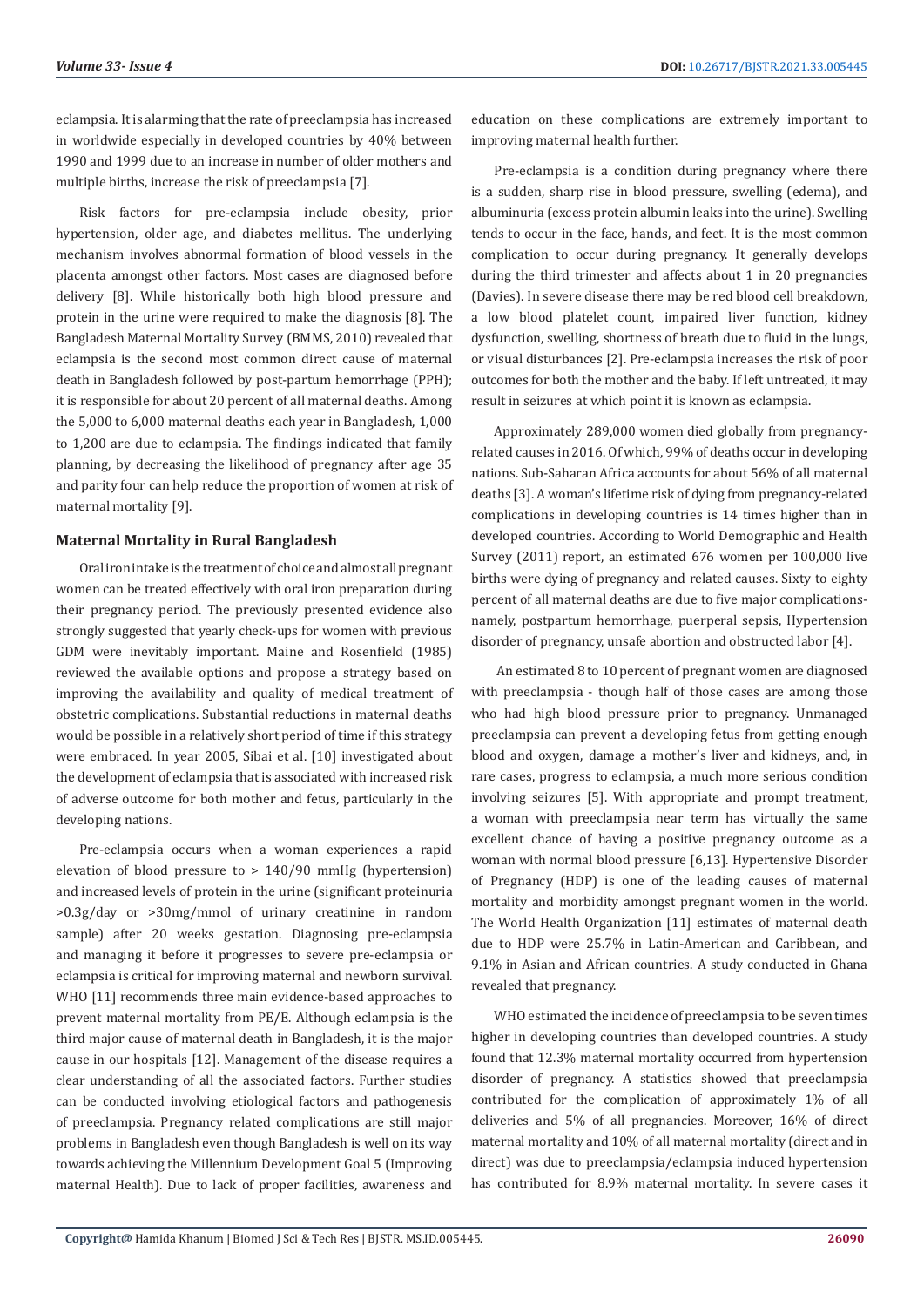can develop into eclampsia, or convulsive fits, which account for up to 10 percent of maternal deaths. A maternal mortality trend analysis showed an increasing trend of preeclampsia in developing countries [7]. Hypertensive disorder of pregnancy has remained a significant global public health threat in both developed and developing countries that contribute to maternal and perinatal morbidity and mortality.

Risk factors for pre-eclampsia include obesity, prior hypertension, older age, and diabetes mellitus. It is also more frequent in a woman's first pregnancy and if she is carrying twins. The underlying mechanism involves abnormal formation of blood vessels in the placenta amongst other factors. Most cases are diagnosed before delivery [8]. Blood pressure is defined as high when it is greater than 140 mmHg systolic or 90 mmHg diastolic at two separate times, more than four hours apart in a woman after twenty weeks of pregnancy. Preeclampsia is routinely screened for during prenatal care [8]. The factors associated with developing preeclampsia means that pregnant with preeclampsia not only have shorter life expectancy than women without preeclampsia but also experience poorer health related quality of life than the general population. Patients with preeclampsia, however, develop complications gradually; by the time they reach the hospital, complications have become so severe that they cannot be reversed easily [14].

## **Justification of the Study**

 A systematic review by the World Health Organization indicates that hypertensive disorders account for 16% of all maternal deaths in developed countries. Eclampsia is the third major cause of maternal death in Bangladesh (16%), preceded by hemorrhage and sepsis. The identification of its predisposing factors before and during early stage of pregnancy will help in reducing the mortality.

# **Materials and Methods**

 The study was conducted in Azimpur Maternity Clinic and designed as analytical type of Cross-sectional study. Therefore, it can be helpful to describe the current conditions and situations

based on the impressions and views of the respondents of the study (Thomas, 2005). The general objective of the present study were, to determine the risk factors for pre-eclampsia among pregnant women in a tertiary level hospital in order to identify factors associated with preeclampsia, the clinical and reproductive factors that may have relationship in developing preeclampsia. The target population are those who (236) visited Clinic during their 3rd trimester pregnancy within the age group 20 to 45 year.

The study was carried out during 2018. Data was collected by use of a standardized questionnaire and it contained both open-ended and closed-ended questions in order to get in-depth responses with clarity to meet the designed objectives for the study. Anthropological measurement will be checked for validation and reliability by Cronbach's alpha. Chi square test was done between categorical variables to show the association between dependent and independent variables. Logistic regression was done for multi variants analysis to control the potential confounding factors.

## **Ethical Considerations**

The required permission was taken by the Ethical Review Committee of American International University-Bangladesh (AIUB) for the MPH course research and selected Hospital also.

# **Results and Discussion**

The study was conducted on 260 3rd trimester pregnant women who visited Azimpur Maternity Clinic, Dhaka during the study period. Among the women 44% were suffering from preeclampsia, a condition in pregnancy characterized by high blood pressure, sometimes with fluid retention and proteinuria. The age range of these women was divided into three categories shown in Figure 1, where 9% respondents were below 20 years, 75% were 20 to 29 years and about 16% were in 30 years and above (Figure 1). In the present study, it was observed that more than half (51.85%) of the respondents with age less than 20 years were suffering from complications. Age group with 20 to 29 years (74.22%) was suffering from complications and pregnant women with age 30 years and above 75% patients were facing with complications (Figure 2).



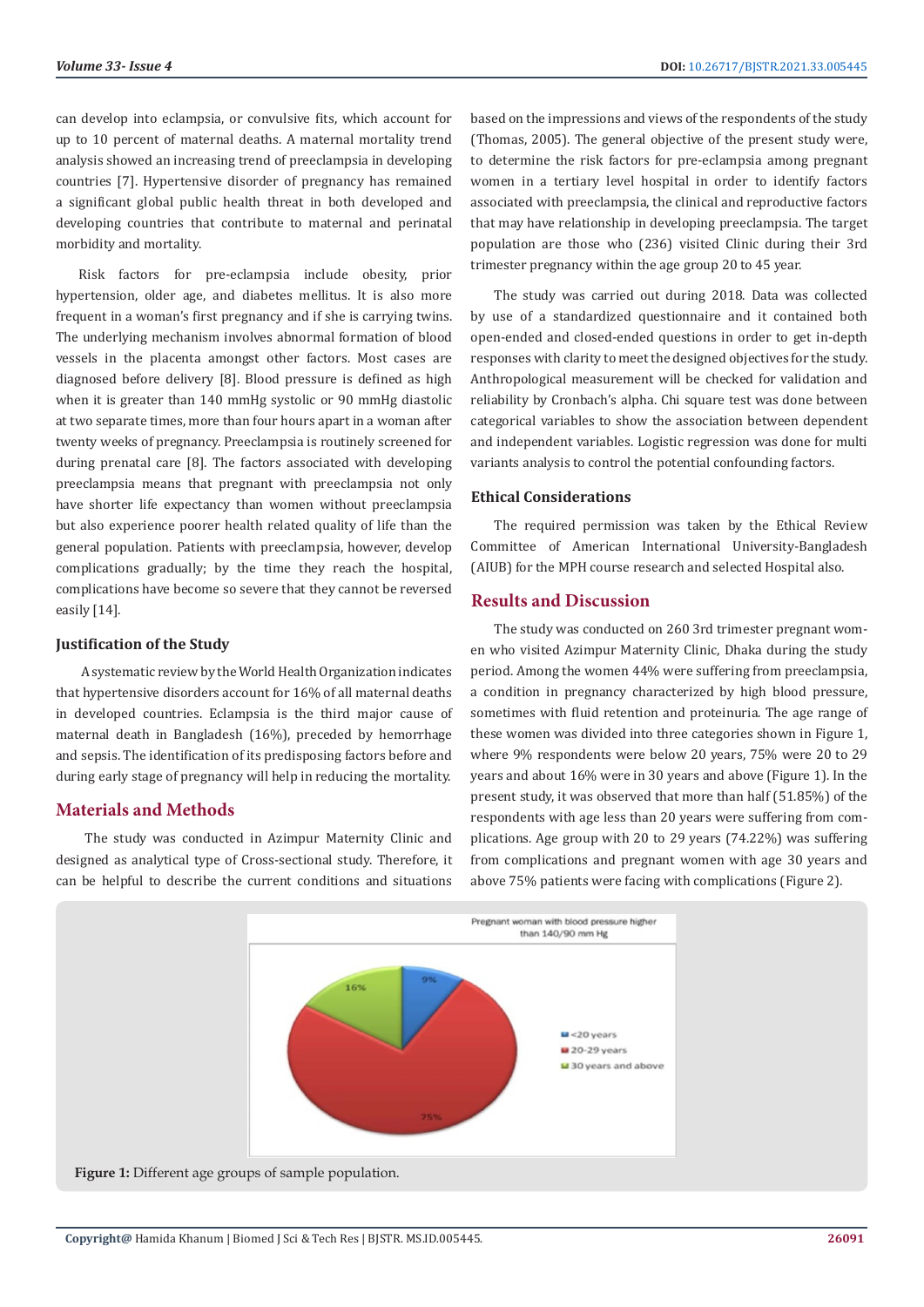

Figure 2: Patients with different complications within different age groups of population.

# **Educational Status of the Respondents**

Levels of education of the respondents were classified as Illiterate, Primary, SSC, HSC, Under Graduate, Graduate and Post Graduate. The educational status of these women is showing in

Figure 3. Here recorded data shows that 14.66% were illiterate or they had no schooling, 16.33% passed primary, 24% passed SSC, 25% passed HSC, 14.33% was undergraduate, 4.66% graduate and 1% was post graduate (Figure 3).



**Figure 3:** Educational status of sample population.

#### **Obstetric History of Respondents**

We calculated the total obstetric history of our sample population with the abnormality they had during and before pregnancy. The total gravida of the women is given in Figure 4. In recorded data, maximum women (39.66%) had in their second gravida. The proportion of first grevida (35%), gravida 3 (16%), gravida 4 (6%), graviada 5 (2.66%), gravida 6 (0.33%).



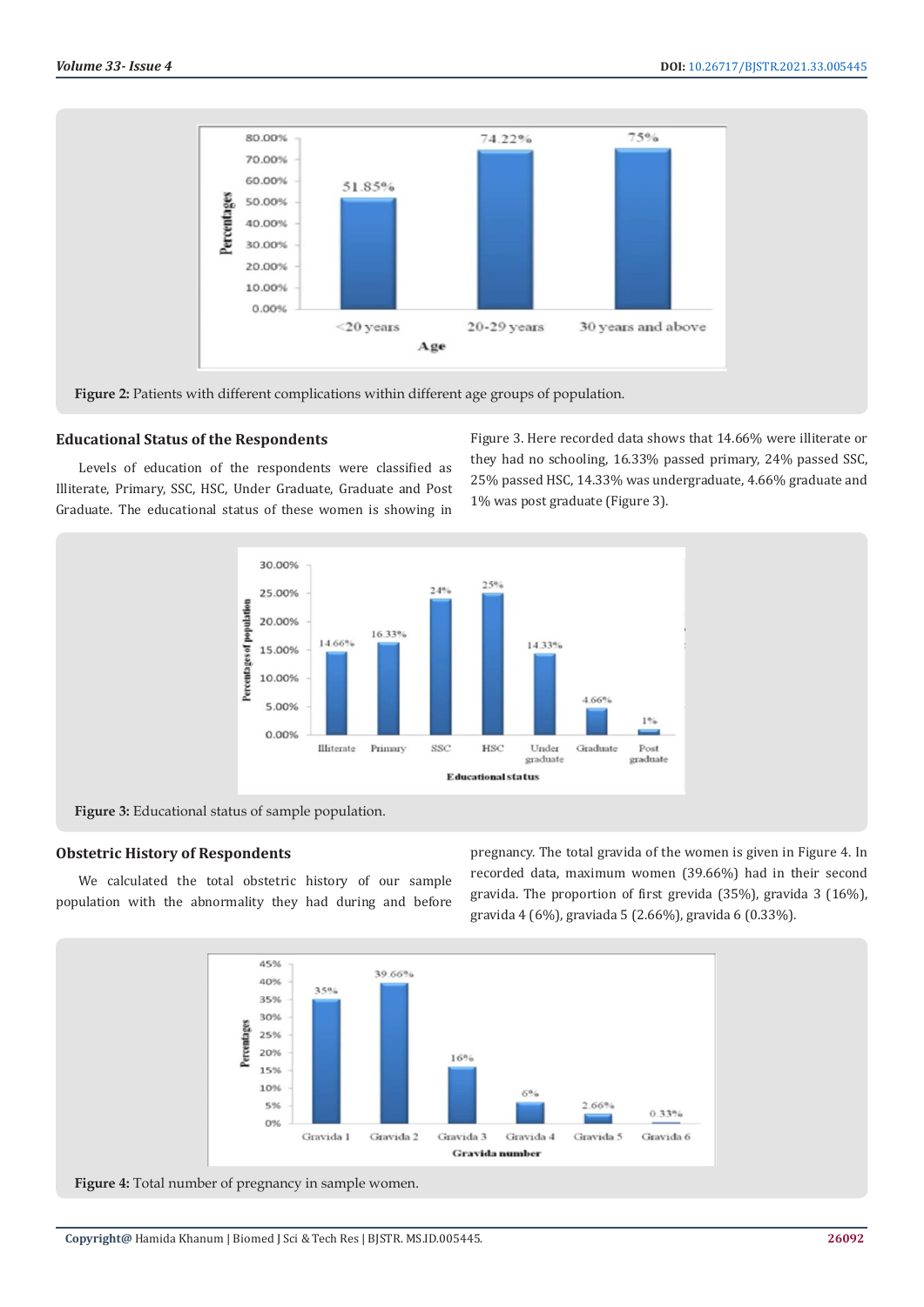

## **Hypertensive Disorder in the Respondents**

**Table 1:** Blood pressure ranges of the respondents.

For hypertensive disorder we first listed the blood pressure of the patients with 140/90 or above that are showing in Table 1. About 64.12% patient in our study had stage 1 hypertension and 28.39% had stage 2 hypertension. Few patients had pre hypertension and hypertensive crisis. In case of gestational hypertension 51.11% patient had a previous history of pregnancy hypertension, 24.18% had chronic hypertension. In Table 2, attempt has been made to show the relation between socio economic, behavioral, clinical

and reproductive factors of Preeclampsia patients. Maternal Age, Occupation, Residence, Family history of Preeclampsia, Exercise habit, Family history of CVD, Pre existing Diabetes, Nulliparity, Number of children and H/O Abortion or Miscarriage seem to be a risk factor for developing Preeclampsia during  $3<sup>rd</sup>$  trimester of pregnancy as p values are less than 0.05. However, Level of Education level has no significant effect on developing Preeclampsia during 3<sup>rd</sup> trimester as p value is more than 0.05, which is not statistically significant.

| <b>Stages</b>                                | <b>Blood pressure</b>                                                                     | Percentages of the patient |
|----------------------------------------------|-------------------------------------------------------------------------------------------|----------------------------|
| Normal blood pressure                        | Below 120/80mmHg                                                                          | $0\%$                      |
| Prehypertension                              | (120-139) mmHg systolic pressure and (80-89) mmHg diastole Pressure.                      | 2.46%                      |
| Stage 1                                      | (140-159) mmHg systolic pressure and (90-99) mmHg diastole pressure                       | 64.12%                     |
| Stage 2                                      | Systolic pressure 160 mmHg or higher and diastole pressure 100mmHg or<br>higher           |                            |
| Hypertensive crisis (emergency are<br>needed | Systolic pressure is higher than 180mmHg and diastole pressure is higher<br>than 110 mmHg | 4.93%                      |

| Table 2: Relationship with socio-demographic variables. |  |  |  |
|---------------------------------------------------------|--|--|--|
|---------------------------------------------------------|--|--|--|

| <b>Variables</b>               |                          | Preeclampsia | $x^2$ value |        |         |
|--------------------------------|--------------------------|--------------|-------------|--------|---------|
|                                | <b>Categories</b>        | Y            | $\mathbf N$ |        | p value |
|                                | $= 30$                   | 43           | 112         | 130.36 | < 0.001 |
| Maternal Age                   | >30                      | 105          | 105         |        |         |
| Level of Education             | Primary                  | 49<br>42     |             |        |         |
|                                | Secondary                | 69           | 39          | 3.98   | 0.14    |
|                                | Higher Secondary & Above | 30           | 31          |        |         |
| Occupation                     | Employed                 | 90           | 39          | 16.2   | < 0.001 |
|                                | Unemployed               | 58           | 73          |        |         |
| Residence                      | Rural                    | 27           | 3           | 13.65  | 0.0002  |
|                                | Urban                    | 121          | 109         |        |         |
| Family History of Preeclampsia | No                       | 84           | 106         |        | < 0.001 |
|                                | Yes                      | 64           | 6           | 44.61  |         |
| Exercise Habit                 | No                       | 97           | 107         | 32.19  | 0.001   |
|                                | Yes                      | 51           | 5           |        |         |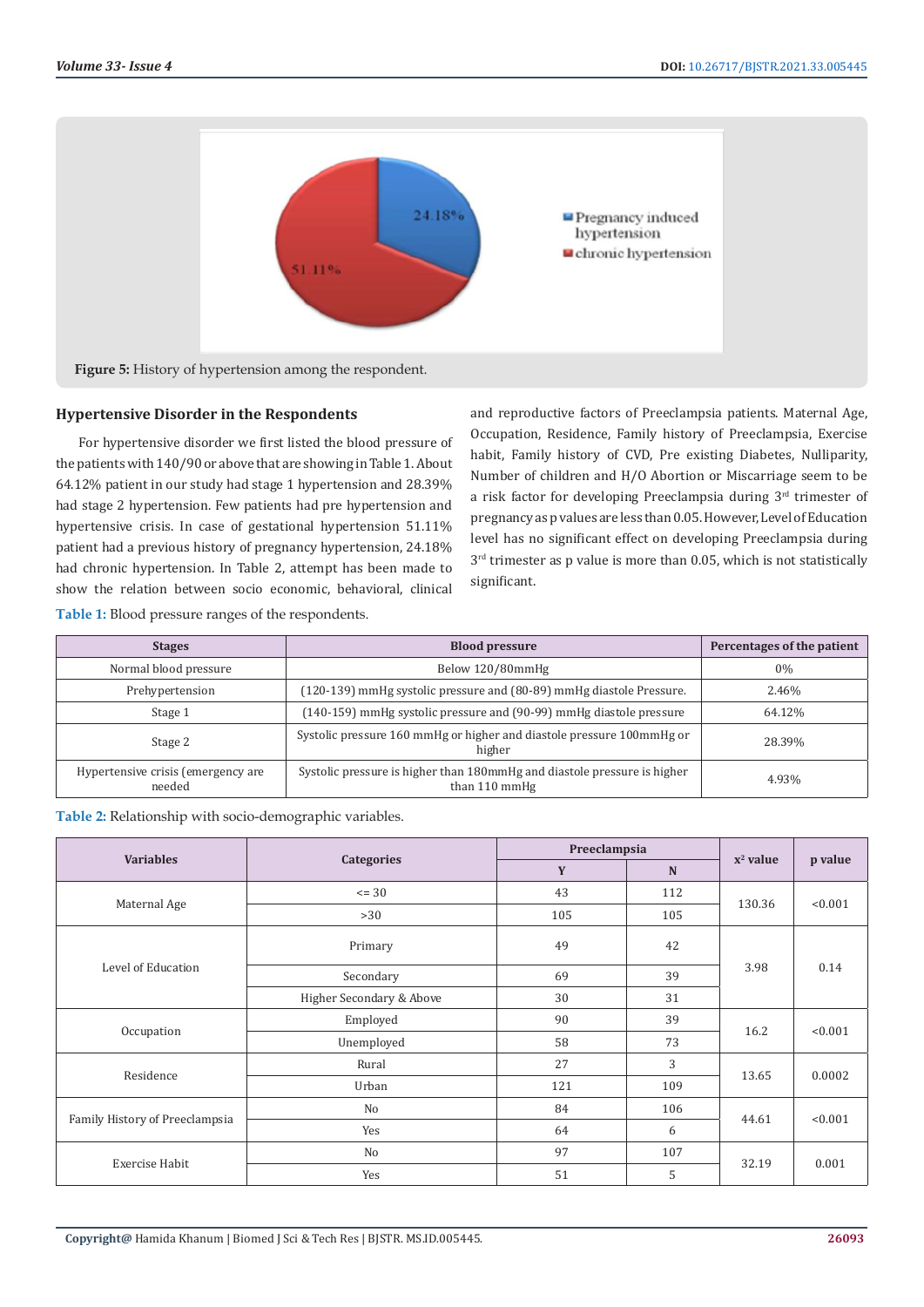| Family H/O CVD        | $\mathbf N$          | 59  | 67           |       | 0.002   |
|-----------------------|----------------------|-----|--------------|-------|---------|
|                       | Y                    | 89  | 45           | 9.38  |         |
| Pre existing Diabetes | ${\bf N}$            | 64  | 70           |       | 0.003   |
|                       | Y                    | 84  | 42           | 8.71  |         |
| Family H/O CVD        | ${\bf N}$            | 59  | 67           |       | 0.002   |
|                       | Y                    | 89  | 45           | 9.38  |         |
| Pre existing Diabetes | $\mathbf N$          | 64  | 70           |       | 0.003   |
|                       | Y                    | 84  | 42           | 8.71  |         |
| Nulliparity           | No                   | 43  | 112          |       | < 0.001 |
|                       | Yes                  | 105 | $\mathbf{0}$ | 16.88 |         |
| Number of Children    | $\blacktriangleleft$ | 58  | 31           |       |         |
|                       | $2+$                 | 26  | 3            | 23.27 | < 0.001 |
|                       | None                 | 64  | 787          |       |         |

**Table 3:** Adjusted analysis between variables and Preeclampsia.

| <b>Variables</b>                              | Reference | <b>Estimate</b> | <b>OR</b> | <b>LCL</b> | <b>UCL</b> | $p$ -value $(5%)$ |
|-----------------------------------------------|-----------|-----------------|-----------|------------|------------|-------------------|
| Maternal Age                                  |           | 0.69            | 2         | 1.6        | 2.77       | < 0.001           |
| Level of Education (Secondary)                | Primary   | 0.13            | 1.4       | 0.41       | 9.25       | 0.9               |
| Level of Education (Higher Secondary & Above) | Primary   | $-0.21$         | 0.88      | 0.74       | 9.44       | 0.86              |
| Occupation (Unemployed)                       | Employed  | 1.2             | 3.3       | 2.44       | 1.99       | 0.15              |
| Residence (Urban)                             | Rural     | $-3.69$         | 0.32      | 0.06       | 0.71       | 0.003             |
| Family H/O Preeclampsia (Yes)                 | No        | 2.21            | 9         | 1.3        | 9.14       | 0.03              |
| Exercise Habit (Yes)                          | No        | $-1.44$         | 0.84      | 1.53       | 1          | 0.06              |
| Family H/O CVD (Yes)                          | No        | 2.14            | 8.5       | 2.5        | 1.43       | 0.09              |
| Preexisting Diabetes (Yes)                    | No        | 0.63            | 1.88      | 1.07       | 1.14       | 0.48              |
| Nulliparity (Yes)                             | No        | $-0.42$         | 0.36      | 0.43       | 3.38       | 0.61              |
| H/O Abortion & Miscarriage (Yes)              | No        | 0.72            | 2.06      | 0.85       | 1.45       | 0.41              |
| Weight gain                                   |           | 0.26            | 1.29      | 1.1        | 1.61       | 0.006             |

# **Weight Gain and Preeclampsia**

Weight gain during pregnancy has considered as continuous variables. It indicates that, women who gained weight more than 20kg during their pregnancy are more prone to develop preeclampsia than the women who gained less than 20kg of weight during 3<sup>rd</sup> trimester. It appears from the box-plot that women whose

weight were below 45 kg during pre pregnancy were less likely to develop preeclampsia during their 3rd trimester of pregnancy than the women whose weight were above 50kg (Figure 6). Majority of the patients (70%) had persistence headaches, (11%) had blurred vision, (67%) had abdominal pain, and (4%) had sensitivity of light (Figure 7).



**Figure 6:** Weight gain during pregnancy and pre-eclampsia.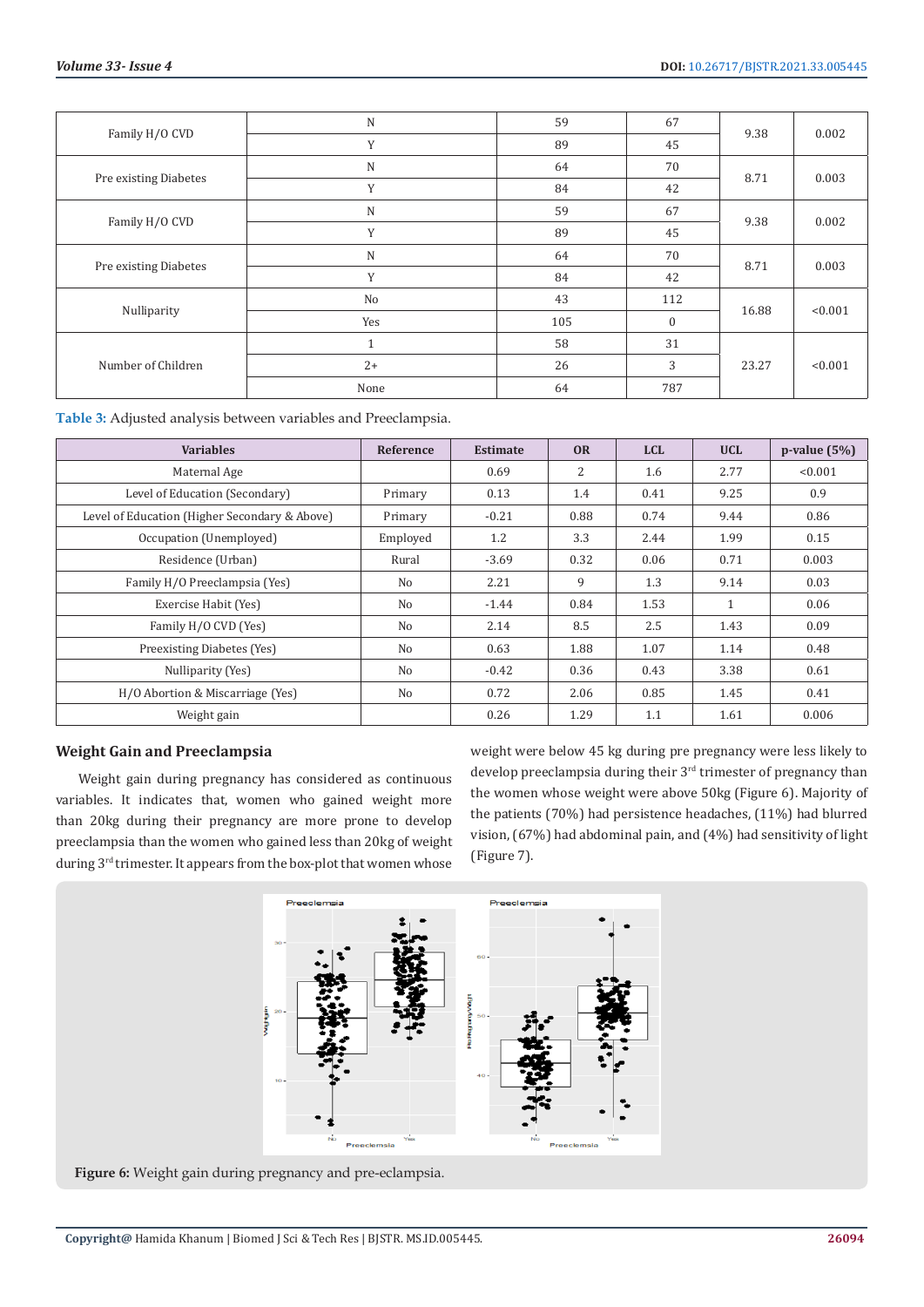

# **Symptoms**

Millions of women in developing countries experience life threatening and other serious health problems related to pregnancy or childbirth. Complications of pregnancy and childbirth cause more deaths and disability than any other reproductive health problems (EC/UNFPA, 2000). Age itself has been recognized as a risk factor for developing Preeclampsia during 3rd trimester of pregnancy. According to the present study individuals chance of developing Preeclampsia increases with the age. It has been proved statistically significant (p-value : 0.05) in the current study. Teenage pregnancy is associated with maternal anemia, preterm labor, urinary tract infection [15]. We have also found that, in our study population among 51.85% teenage mothers with various complications, 22.22% had anemia.

Preterm birth, gestational diabetes, and preeclampsia were more common among older mother [16,17]. Our study has shown that among 75% older women with complications, 38.77% had hypertensive disorder. According to the present study Education level has an impact over developing Preeclampsia. Pregnant women with Primary level education are 1.4 times less likely to develop Preeclampsia than who are educated up to Secondary level and 22% less likely to develop Preeclampsia than higher secondary and above level educated women. However these are not statistically significant as p >0.05. Occupation plays an important role for developing Preeclampsia during 3rd trimester of pregnancy. It can be seen that women who are not associated with any form of employment are developing 3 times more Preeclampsia than who are involved in any kind of employment, which is not statistically significant as p-value is more than 0.05.

The WHO recommends use of MgSO $_4$  as the standard method of preventing eclampsia in women with severe pre-eclampsia, and for treating eclampsia. Women treated with MgSO<sub>4</sub> have a 67 percent reduced, risk of recurrent seizures compared to women treated with other drugs such as diazepam and phenytoin. Despite its proven efficacy, this inexpensive drug is often underutilized for various

reasons, including lack of awareness and continued use of outdated methods (diazepam and phenytoin), poor access to supplies, and a lack of sufficient trained personnel to administer  $\text{MgSO}_4$ . The result may serve as a guideline for the public policy planner and the government to take necessary steps against preeclampsia patients. The findings may be beneficial for the health workers and academic purpose. Since preeclampsia is a multi-factorial disease [18,7,8].

It has been observed that Family H/O Preeclampsia plays an important role. In this study p value 0.03 proves that women whose any family member suffered from Preeclampsia are 9 times more likely to develop preeclampsia during their 3rd trimester of pregnancy than the women who has no family history. There are many factors with which the women were more prone to develop hypertension. For examples if a patient had a history of pregnancy induced hypertension or had a history of chronic hypertension or a family relative with a history of hypertension. In this case we had found 51.11% patient with a previous history of pregnancy induced hypertension, 24.18% with chronic hypertension and 48.35% with a family relative with hypertension (Confidential Enquiries into Maternal Deaths, 2001). There are some other related factors which may arise with hypertension. We have found 2.19% patient with kidney diseases, 23.08% were facing with rapid or sudden weight gain, 19.78% have tested urine for presence of protein and 61.54% experienced of swelling of hands, feet and face [19].

Exercise habit has significant impact over developing preeclampsia. Women who walk at least 15 min per day are 16% less likely to develop preeclampsia than who does not walk during 3rd trimester of pregnancy, which is statistically significant as p value is 0.06. It is evident that who has previous history of above mentioned illness are 1.8 times more likely to develop preeclampsia than the women who do not have. This statistically is not significant as p <0.48.

Also, women who have previous H/O abortion or miscarriage are 2 times more likely to develop preeclampsia than who has not such history. However, these are not statistically significant as p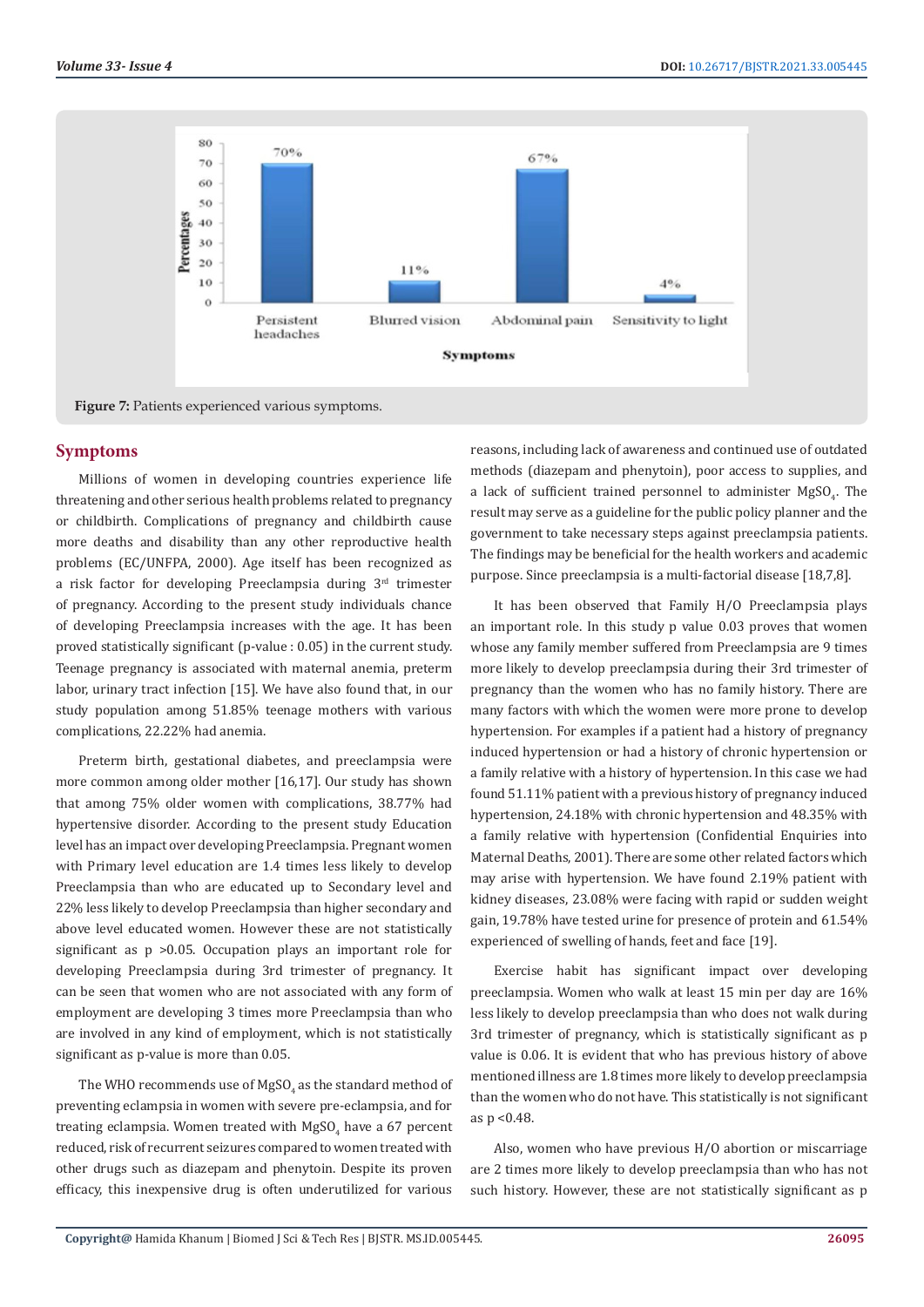value is more than 0.05. Weight gain is statistically significantly associated with developing preeclampsia during 3rd trimester of pregnancy as p-value is 0.006. Either depression or anxiety, or both, were associated with increased risk (OR 3.1; 95% CI 1.4, 6.9) for preeclampsia. Bacterial vaginosis together with depression was associated with increased risk (OR 5.3; 95% CI 1.8, 15.0) for preeclampsia [20]. In a study showed that the overall preeclampsia rate was 3.1% and the incidence increased sharply with gestation; early- and late-onset preeclampsia rates were 0.38% and 2.72%, respectively [21].

In our study, prevalence in the age group ≥25 years was found to be significantly higher (9.9%) as compared to age group <25 (5.9%). In accordance with our study, it is identified that the risk of developing PIH tends to increase with maternal age. In comparison with women aged 20–25 years, the odds ratio (OR) was 3.5 in women aged 26–30 years and 4.2 in those aged >30 years. The present study revealed no significant association between occupation and hypertension in pregnancy  $(P = 0.146)$ . Few other studies also reported a non-significant association between occupation and hypertension. [22] found out in their study that among the 763 women, 193 (25 percent) had preeclampsia. The frequency of preeclampsia was not affected by the presence of proteinuria at base line. found out in their study that among the 763 women, 193 (25 percent) had preeclampsia. The frequency of preeclampsia was not affected by the presence of proteinuria at base line [23-25].

## **Conclusion and Recommendation**

 From the result of this study, it can be concluded that Among the respondent 44% presented with preeclampsia and the associated risk factors included Socio-economic Factors, Behavioral Factors, Clinical Factors and Reproductive Factors. There is evidence that suggests individual with these factors remain at a high risk for developing preeclampsia. Presence of hypertension can be predicted by noticing some signs or symptoms. Proper antenatal care remains the important part of prevention. Hence there is a need to develop an integrated model for the estimation of patient specific risk factors for the development of preeclampsia on the basis of maternal demographic, socio-economic, obstetrics, nutritional and anthropometric parameters.

#### **References**

- 1. [Davies AM, Czaczkes JW, Sadovsky E, Prywes R, Weiskopf P, et al. \(1989\)](https://pubmed.ncbi.nlm.nih.gov/5506239/)  [Toxemia of pregnancy in Jerusalem I. Epidemiological studies of a total](https://pubmed.ncbi.nlm.nih.gov/5506239/)  [community.Isr J Med Sci 6\(2\): 253-266.](https://pubmed.ncbi.nlm.nih.gov/5506239/)
- 2. [Dukler D, Porath A, Bashiri A, Erez O, Mazor M \(2001\) Remote prognosis](https://www.researchgate.net/publication/12022507_Remote_prognosis_of_primiparous_women_with_preeclampsia)  [of primiparous women with preeclampsia. Eur J Obstet Gynecol Reprod](https://www.researchgate.net/publication/12022507_Remote_prognosis_of_primiparous_women_with_preeclampsia)  [Biol 96\(1\): 69-74.](https://www.researchgate.net/publication/12022507_Remote_prognosis_of_primiparous_women_with_preeclampsia)
- 3. [Eskenazi B, Fenster L, Sidney SA \(1991\) Multivariate analysis of risk](https://jamanetwork.com/journals/jama/article-abstract/386464)  [factors for preeclampsia. JAMA 266\(2\): 237-241.](https://jamanetwork.com/journals/jama/article-abstract/386464)
- 4. [Hartikainen A, Aliharmi RH, Rantakallio PT \(2012\) A cohort study](https://www.tandfonline.com/doi/abs/10.3109/10641959809072236)  [of epidemiological associations and outcomes of pregnancies with](https://www.tandfonline.com/doi/abs/10.3109/10641959809072236)  [hypertensive disorders. Hypertens Pregnancy 17\(1\): 31-41.](https://www.tandfonline.com/doi/abs/10.3109/10641959809072236)
- 5. [Higgins JPT, Thompson SG \(2002\) Quantifying heterogeneity in a meta](https://pubmed.ncbi.nlm.nih.gov/12111919/)[analysis. Stat Med 21\(11\): 1539-1558.](https://pubmed.ncbi.nlm.nih.gov/12111919/)
- 6. [Lawoyin TO, Ani F \(2002\) Epidemiologic aspects of pre-eclampsia in](https://pubmed.ncbi.nlm.nih.gov/8840604/) [Saudi Arabia. East Afr Med J 73\(6\): 404-406.](https://pubmed.ncbi.nlm.nih.gov/8840604/)
- 7. [Lee CJ, Hsieh TT, Chiu TH, Chen KC, Lo LM, et al. \(2000\) Risk factors for](https://www.researchgate.net/publication/246167999_Risk_factors_for_preeclampsia_in_an_Asian_population) [pre-eclampsia in an Asian population. Int J Gynecol Obstet 70: 327-333.](https://www.researchgate.net/publication/246167999_Risk_factors_for_preeclampsia_in_an_Asian_population)
- 8. [Makkonen N, Heinonen S, Kirkinen P \(2000\) Obstetric prognosis in](https://www.researchgate.net/publication/12440960_Obstetric_prognosis_in_second_pregnancy_after_preeclampsia_in_first_pregnancy) [second pregnancy after preeclampsia in first pregnancy. Hypertens](https://www.researchgate.net/publication/12440960_Obstetric_prognosis_in_second_pregnancy_after_preeclampsia_in_first_pregnancy) [Pregnancy 19\(2\): 173-181.](https://www.researchgate.net/publication/12440960_Obstetric_prognosis_in_second_pregnancy_after_preeclampsia_in_first_pregnancy)
- 9. [Khan KS, Daya \(1996\) Plasma glucose and pre-eclampsia. Int J Gynecol](https://www.sciencedirect.com/science/article/abs/pii/0020729295026347) [Obstet 53\(2\): 111-116.](https://www.sciencedirect.com/science/article/abs/pii/0020729295026347)
- 10. [Sibai BM, El Nazer A, Gonzalez-Ruiz A \(2005\) Severe preeclampsia](https://pubmed.ncbi.nlm.nih.gov/3777042/)[eclampsia in young primigravid women: subsequent pregnancy outcome](https://pubmed.ncbi.nlm.nih.gov/3777042/) [and remote prognosis. Am J Obstet Gynecol 155\(5\): 1011-1016.](https://pubmed.ncbi.nlm.nih.gov/3777042/)
- 11.[\(2011\) World Health Organization. International Collaborative Study](https://pubmed.ncbi.nlm.nih.gov/2962500/) [of Hypertensive Disorders of Pregnancy Geographic variation in the](https://pubmed.ncbi.nlm.nih.gov/2962500/) [incidence of hypertension in pregnancy. Am J Obst Gynecol 158\(1\): 80-](https://pubmed.ncbi.nlm.nih.gov/2962500/) [83.](https://pubmed.ncbi.nlm.nih.gov/2962500/)
- 12. [Odegard RA, Vatten LJ, Nilsen ST, Salvesen KA, Austgulen R \(2000\) Risk](https://pubmed.ncbi.nlm.nih.gov/11117771/) [factors and clinical manifestations of pre-eclampsia. Br J Obstet Gynaecol](https://pubmed.ncbi.nlm.nih.gov/11117771/) [107\(11\): 1410-1416.](https://pubmed.ncbi.nlm.nih.gov/11117771/)
- 13. [Saftlas AF, Olson DR, Franks AL, Atrash HK, Pokras R \(1990\) Epidemiology](https://pubmed.ncbi.nlm.nih.gov/2386132/) [of preeclampsia and eclampsia in the United states, 1979-1986. Am J](https://pubmed.ncbi.nlm.nih.gov/2386132/) [Obstet Gynecol 163\(2\): 460-465.](https://pubmed.ncbi.nlm.nih.gov/2386132/)
- 14. [Campbell DM, MacGillivray I, Carr-Hill R \(1985\) Pre-eclampsia in second](https://pubmed.ncbi.nlm.nih.gov/3970893/) [pregnancy. Br J Obstet Gynaecol 92\(2\): 131-140.](https://pubmed.ncbi.nlm.nih.gov/3970893/)
- 15. [Matthys LA, Coppage KH, Lambers DS, Barton JR, Sibai BM \(2004\)](https://pubmed.ncbi.nlm.nih.gov/15167870/) [Delayed postpartum preclampsia: An experience of 151 cases. Am J](https://pubmed.ncbi.nlm.nih.gov/15167870/) [Obstet Gynecol 190\(5\): 1464-1466.](https://pubmed.ncbi.nlm.nih.gov/15167870/)
- 16. [Stone JL, Lockwood CJ, Berkowitz GS, Alvarez M, Lapinski R, et al. \(2004\)](https://pubmed.ncbi.nlm.nih.gov/8127525/) [Risk factors for severe preeclampsia. Obstet Gynecol 83\(3\): 357-361.](https://pubmed.ncbi.nlm.nih.gov/8127525/)
- 17. [Arngrimsson R, Bjornsson S, Geirsson RT, Bjornsson H, Walker JJ, et](https://pubmed.ncbi.nlm.nih.gov/2242360/) [al. \(2002\) Genetic and familial predisposition to eclampsia and pre](https://pubmed.ncbi.nlm.nih.gov/2242360/)[eclampsia in a defined population. Br J Obstet Gynaecol 97\(9\): 762-769.](https://pubmed.ncbi.nlm.nih.gov/2242360/)
- 18. [Sutherland A, Cooper DW, Howie PW, Liston WA, MacGillivray I \(1981\)](https://pubmed.ncbi.nlm.nih.gov/7259998/) [The incidence of severe pre-eclampsia amongst mothers and mothers](https://pubmed.ncbi.nlm.nih.gov/7259998/)[in-law of pre-eclamptics and controls. Br J Obstet Gynaecol 88\(8\): 785-](https://pubmed.ncbi.nlm.nih.gov/7259998/) [791.](https://pubmed.ncbi.nlm.nih.gov/7259998/)
- 19. [Chen CL, Cheng Y, Wang PH, Juang CM, Chiu LM, et al. \(2000\) Review of](https://www.meta.org/papers/review-of-pre-eclampsia-in-taiwan-a-multi-institut/11195137) [pre-eclampsia in Taiwan: a multi-institutional study. Zhonghua Yi Xue Za](https://www.meta.org/papers/review-of-pre-eclampsia-in-taiwan-a-multi-institut/11195137) [Zhi \(Taipei\) 63: 869-875.](https://www.meta.org/papers/review-of-pre-eclampsia-in-taiwan-a-multi-institut/11195137)
- 20. [Conde-Agudelo A, Althabe F, Belizan JM, Kafury-Goeta AC \(2002\)](https://pubmed.ncbi.nlm.nih.gov/10521771/) [Cigarette smoking during pregnancy and risk of pre-eclampsia: a](https://pubmed.ncbi.nlm.nih.gov/10521771/) [systematic review. Am J Obstet Gynecol 181\(4\): 1026-1035.](https://pubmed.ncbi.nlm.nih.gov/10521771/)
- 21. [Cincotta RB, Brennecke SP \(2014\) Family history of pre-eclampsia as](https://obgyn.onlinelibrary.wiley.com/doi/10.1016/S0020-7292%2897%2900241-5) [a predictor for pre-eclampsia in primigravidas. Int J Gynaecol Obstet](https://obgyn.onlinelibrary.wiley.com/doi/10.1016/S0020-7292%2897%2900241-5) [60\(1\): 23-27.](https://obgyn.onlinelibrary.wiley.com/doi/10.1016/S0020-7292%2897%2900241-5)
- 22. [Banias BB, Devoe LD, Nolan TE \(2005\) Severe preeclampsia in preterm](https://pubmed.ncbi.nlm.nih.gov/1418133/) [pregnancy between 26- and 32-weeks' gestation. Am J Perinatol 9\(5-6\):](https://pubmed.ncbi.nlm.nih.gov/1418133/) [357-360.](https://pubmed.ncbi.nlm.nih.gov/1418133/)
- 23. [Bianco A, Stone J, Lynch L, Lapinski R, Berkowitz G, et al. \(2001\)](https://pubmed.ncbi.nlm.nih.gov/8649698/) [Pregnancy outcome at age 40 and older. Obstet Gynecol 87\(6\): 917-922.](https://pubmed.ncbi.nlm.nih.gov/8649698/)
- 24.(2001) Confidential Enquiries into Maternal Deaths. Why mothers die 1997-1999. The fifth report of the confidential enquiries into maternal deaths in the United Kingdom. London:Royal College of Obstetricians and Gynaecologists Press.
- 25. [Coonrod DV, Hickok DE, Zhu K, Easterling TR, Daling JR \(1995\) Risk](https://www.sciencedirect.com/science/article/abs/pii/002978449500049W) [factors for preeclampsia in twin pregnancies: a population-based cohort](https://www.sciencedirect.com/science/article/abs/pii/002978449500049W) [study. Obstet Gynecol 85\(5\): 645-650.](https://www.sciencedirect.com/science/article/abs/pii/002978449500049W)